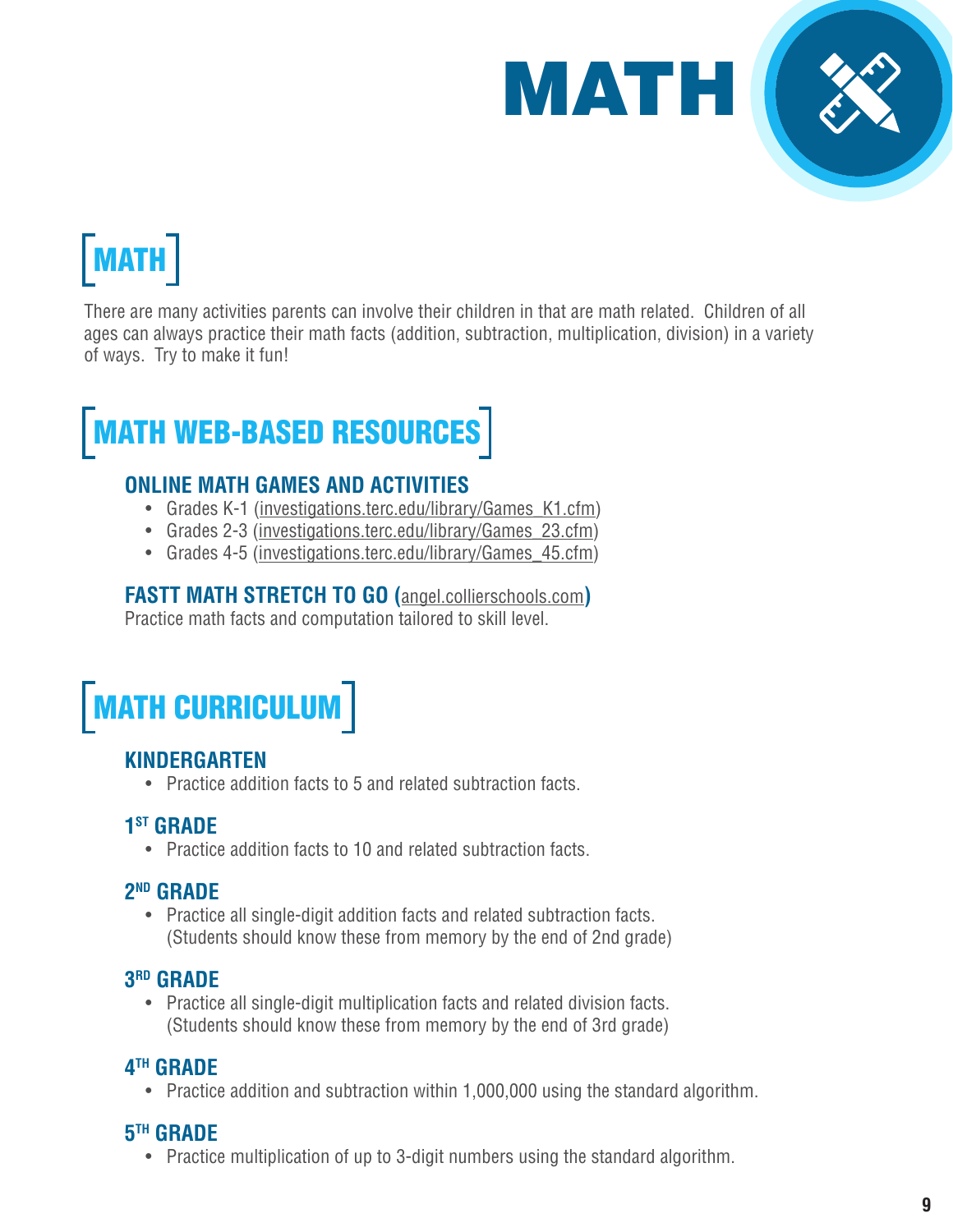

# **MATH ACTIVITIES AND GAMES**

## **CONCENTRATION (**addition, subtraction, multiplication, division**)**

• You will need index cards or squares of paper. The object of the game is to find pairs of matching cards among an array of face down cards. Help your child write addition, subtraction, multiplication, or division facts on one set of index cards, and the answers on another set. Shuffle the cards and lay them out face down. The first player turns over two cards. If they match, the player keeps the two cards and takes another turn. The next player continues by trying to find two matching cards. When all cards have been collected, the player with the most pairs wins.

#### **DICE GAMES (**addition**)**

• You will need 2, 3, or 4 dice and one score sheet. Tally to so many rolls or to a preset score such as 0 or 100 points. Vary it by adding the sums of the dice together, and the greatest or least score wins! Vary it again by rolling 3 colored dice and 1 white die. Subtract the number on the white die from the sum of the colored dice, and the greatest sum wins.

#### **GO FISH (**addition**)**

• Prepare flash cards from 0-13 (3 sets of each number). Play "Go Fish" to add numbers up to 10. (Ex: Sally has the number 4, so she asks her mother for the number 6 because  $4+6=10$ 

#### **WAR (**addition**)**

• Divide a deck of cards evenly. Each player will put out two cards and add them together. Whoever has the highest total will take all cards. The object is to take the whole deck. This could be expanded to multiplication.

## **PIG (**addition**)**

• Players take turns rolling two dice. A player may roll the dice as many times as he/she wants, mentally keeping a total of the sums that come up. When the player stops rolling, he/she records the total, and adds it to the scores from previous rounds. BUT if a one is rolled, the player scores a 0 for that round, and it's the next player's turn.

#### **RACE FOR \$1.00 (**money addition**)**

• You need 30 pennies, 10 nickels, 20 dimes, 1 quarter, a dollar, 2 dice, and a partner. Take turns. On your turn, roll the dice. The sum tells how many pennies to take. When you have pennies, trade for a nickel. When you have 2 nickels, trade for a dime. When you have 2 dimes and one nickel, trade for a quarter. The first player to reach \$1.00 is the winner.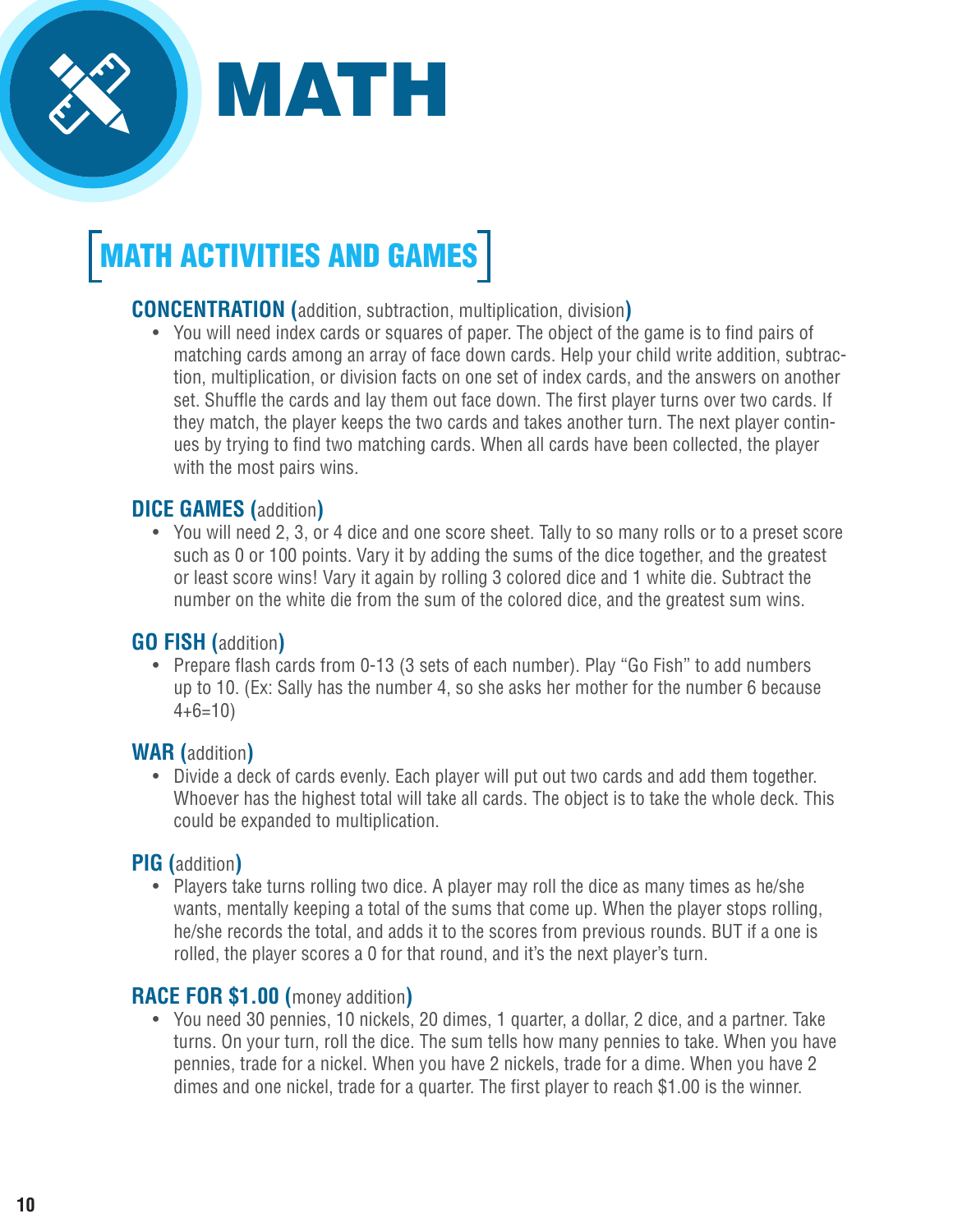

# MATH ACTIVITIES AND GAMES (continued)

# **GUESS MY NUMBER (**number logic**)**

• You need: paper, pencil, partner. Player one picks a number from 0 – 99 and writes it down. Player two makes a guess and writes it down. Player one gives a clue: "Your guess is greater than my number" or "Your guess is less than my number." Continue playing until player two guesses player one's number. Switch jobs and play again.

# **THE 1 TO 10 GAME (**addition**)**

• You need: 2 dice, 1 deck of cards, and a partner. Use only the ace, 2, 3, 4, 5, 6, 7, 8, 9, and 10 cards. One of you takes the red cards, one of you takes the black cards. Take turns. On your turn, roll the dice and figure out the sum. Remove enough cards from your hand to add up to that sum. For example, if you roll a 5 and a 3, you can make 8 in many ways (5+3, 4+4, 4+2+2, etc.) If you can't make the sum with the cards in your hand, roll again. If you can't make a sum after three rolls, you lose the game. You win if your partner can't make a number in three rolls or if you use up all of your cards.

#### **NUMBER FAMILY RUMMY (**fact families**)**

• Use a deck of 40 cards: Four suits of ace through ten. The goal is to make families of three cards that are related by addition or subtraction. For example: 5, 5, and 10 are a family because 5+5=10, and 10-5=5. 6, 3, and 9 are a family because 6+3=9, 3+6=9, 9-6=3, and 9-3=6. Shuffle the deck and deal cards to each player. Place the remaining cards face down in a pile. If you have any families of cards, place them aside. If you don't have any families, you may draw one from the pile and discard one of your own. You may also discard the one that you picked up, if you don't want it. The first player to get rid of all 6 cards (2 fact families) is the winner. Remember that the ace equals one.

## **GRAB BAG SUBTRACTION (**subtraction**)**

• Choose a number of things to work with, and put that many objects into a bag. You can use crayons, coins, beans, buttons, etc.) Grab a handful of the items and count them. Use subtraction to figure out how many items are now left in the bag. So if you put 100 items in the bag and pulled out 20, then you would write 100 -20=80. Let your partner have a turn, and whoever leaves the least amount in the bag is the winner.

## **SUBTRACTION PIG (**subtraction**)**

• Each player is given 11 cards numbered 0-10. These are placed face up in a row. Players roll two dice on a turn and may choose to add or subtract the two numbers shown on the dice. If the resulting sum or difference equals one of the number cards still face up, the player can turn that card face down. Next player then takes a turn. This continues until one of the players wins by turning all 11 of this cards face down.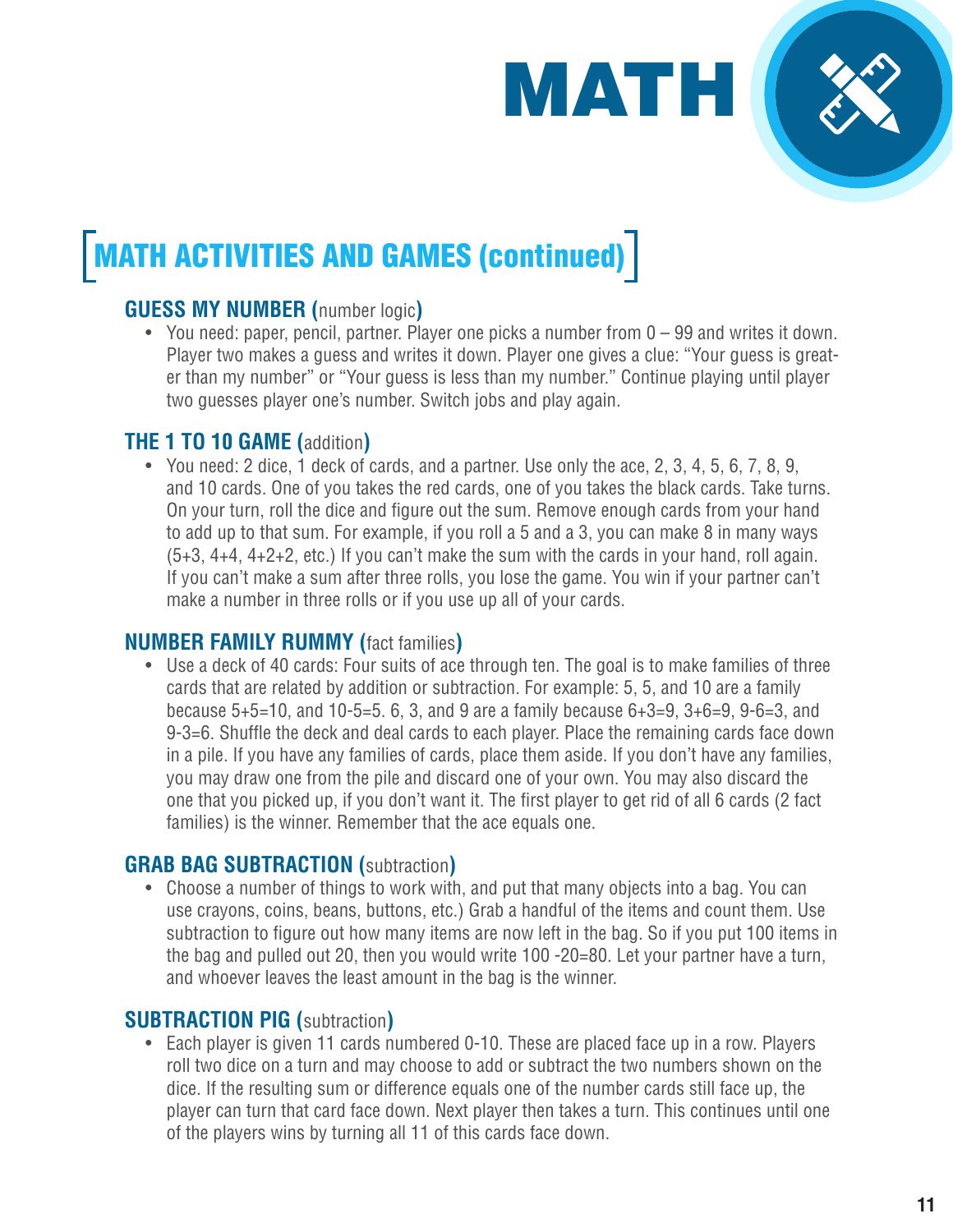

# MATH ACTIVITIES AND GAMES (continued)

## **CARD CAPTURE (**addition, subtraction, multiplication, division**)**

• Use a set of fact flashcards. Divide the cards equally between the two players. One player attacks, while the other player defends. The defending player shows his cards (problem side up) one at a time to the attacking player. If the attacking player says the right answer, he captures the card and adds it to his own. He can continue capturing cards until he answers incorrectly. When this happens, the defending player becomes the attacker, and gets his chance at capturing the cards. This continues with cards being captured back and forth until one player winds up with all of the cards, or has the most cards when time is called. You can even set the rules to the first player to capture 20 cards, or any number you'd like.

#### **ADDITION AND SUBTRACTION TURNOVER (**addition and subtraction**)**

• Each player is given 11 cards numbered 0-10. These are placed face up in a row. Players roll two dice on a turn and may choose to add or subtract the two numbers shown on the dice. If the resulting sum or difference equals one of the number cards still face up, the player can turn that card face down. Next player then takes a turn. This continues until one of the players wins by turning all 11 of this cards face down.

#### **SLOT CARD RACES (**addition, subtraction, multiplication, division**)**

• Cut an open slot in a card or blank piece of paper. The slot needs to be large enough to see only one math problem or fact at a time written in a column on another piece of paper. The problems should be such that the player can work the answers ou t in his/her head. Each player in turn tries to work the problems as fast as he can while being timed. The card is slid down from one problem to the next as he correctly answers each one. If a problem is answered incorrectly, the leader moves the card back one problem. Each player's time is written down. Players may re-challenge each other. A variation would be to move the card at a certain speed for all players to see how many problems they can do accurately at that speed before making a mistake.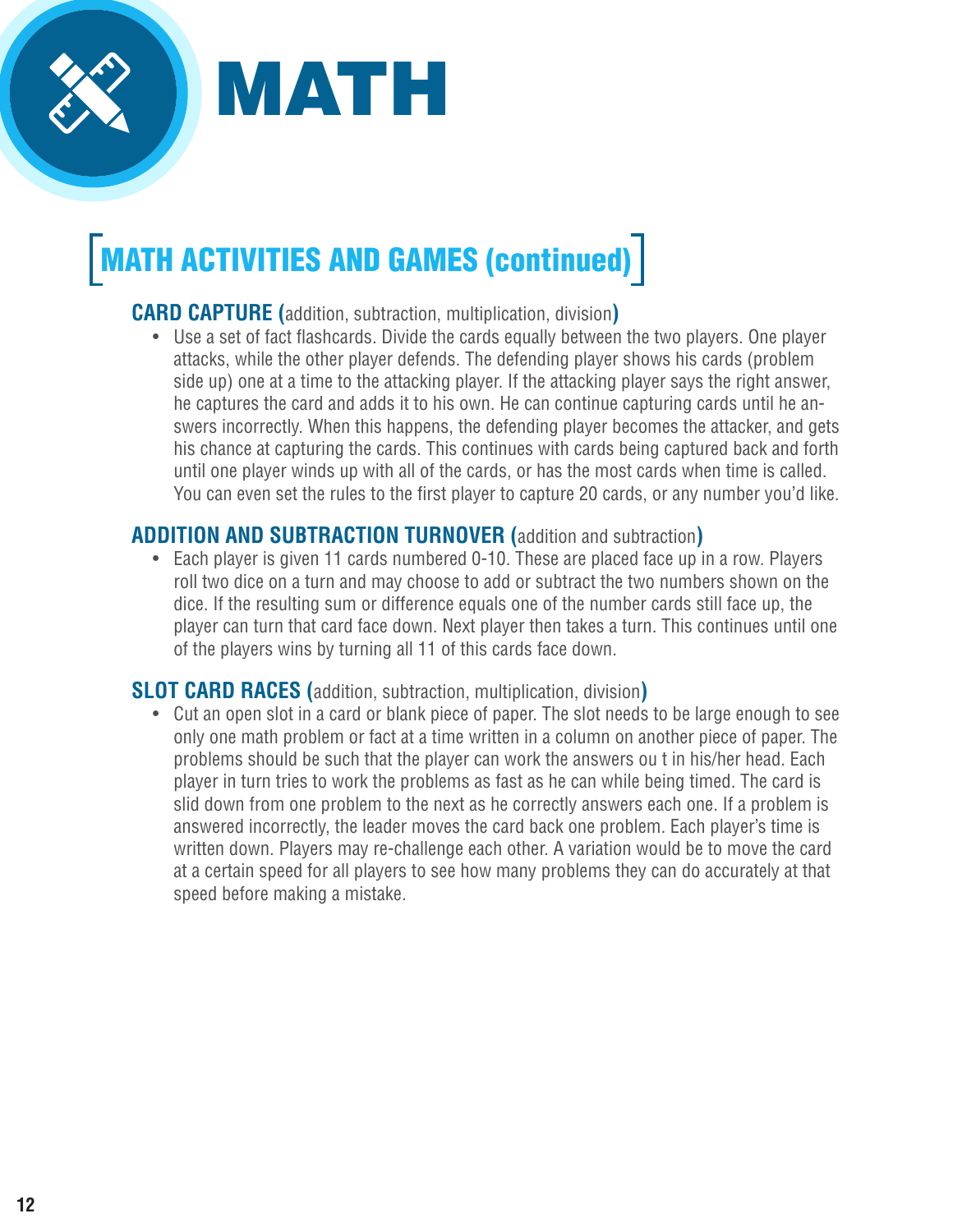

# MATH WEB-BASED RESOURCES (middle and high school)

**PARENT RESOURCES IN CPALMS (**[cpalms.org/Public/search/Course](http://cpalms.org/Public/search/Course)**) ALGEBRA NATION (**[angel.collierschools.com](http://angel.collierschools.com)**)**

# MATH CURRICULUM (middle and high school)

# **6TH GRADE**

#### **Skills to review and practice**

- Add and subtract whole numbers.
- Multiply whole numbers using standard algorithm and divide whole numbers using larger numbers.
- Add, subtract, multiply, and divide decimals.
- Compare fractions, decimals, and percent using equivalencies.
- Add, subtract, multiply, and divide fractions with like and unlike denominators and rewrite the result as a mixed number.
- Write expressions to model everyday events (e.g. cost of 2 sandwiches and 4 drinks).
- Solve one-step equations.
- Graph points on a coordinate plane in Quadrant 1 (positive X and Y values only).

# **7TH GRADE**

#### **Skills to review and practice**

- Add, subtract, multiply, and divide whole numbers.
- Add, subtract, multiply, and divide decimals.
- Add, subtract, multiply, and divide fractions with different denominators, including mixed numbers; convert a fraction into its decimal equivalent.
- Write expressions that contain ratios and rates for everyday events (e.g. cell phone data charges).
- Graph points on the coordinate plane.
- Compare fractions, decimals, and percent.
- Evaluate numerical expressions with whole number exponents.
- Find area, surface area, and volume of triangles, quadrilaterals, polygons, cubes, and right prisms.

#### **Skills to preview**

- Solve two-step equations and inequalities that contain fractions and decimals.
- Display data on a number line, dot plot, histogram, and box plot.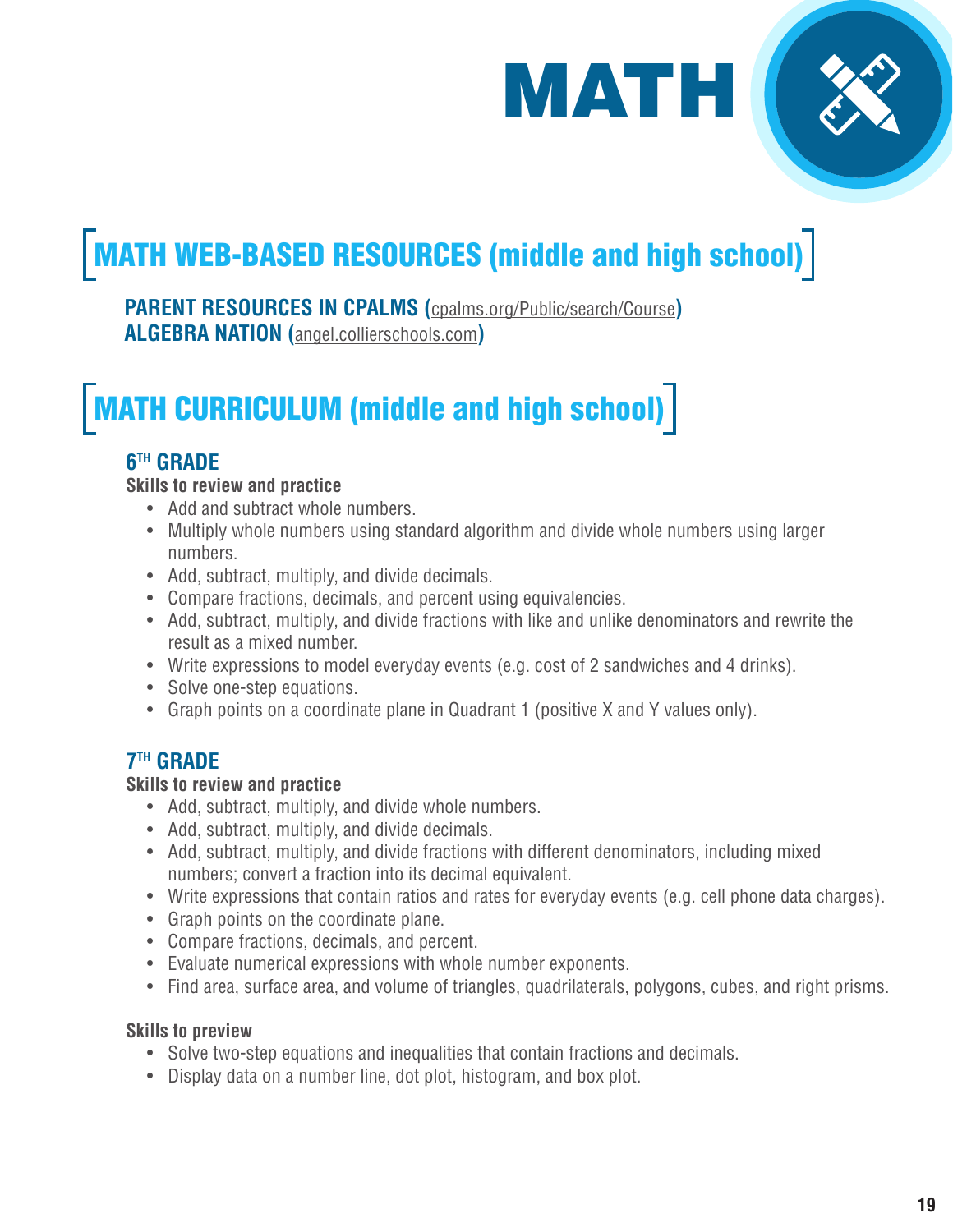

# **MATH CURRICULUM (middle and high school continued)**

# **8TH GRADE**

#### **Skills to review and practice**

- Add, subtract, multiply, and divide whole numbers.
- Add, subtract, multiply, and divide decimals.
- Add, subtract, multiply, and divide fractions with different denominators, including mixed numbers; convert a fraction into its decimal equivalent.
- Add, subtract, multiply, and divide positive and negative numbers.
- Evaluate problems using the square root and cube root symbols.

#### **Skills to preview**

- Write and solve multi-step equations and inequalities that contain fractions or decimals based on real events.
- Graph various lines on the coordinate plane.
- Determine the mean, median, and mode of a set of real world data.
- Create and interpret stem and leaf plots, frequency charts, and scatter plots.
- Evaluate expressions with integer exponents.
- Find the slope of a line.

# **ALGEBRA 1**

#### **Skills to review and practice**

- Add, subtract, multiply, and divide positive and negative numbers.
- Add, subtract, multiply, and divide fractions with different denominators, including mixed numbers; convert a fraction into its decimal equivalent.
- Combine like terms: add and subtract expressions with variables.
- Apply the distributive property to expressions with variables.
- Find the least common multiple of two-digit and three digit numbers.
- Find the greatest common factor of two-digit and three-digit numbers.
- Apply the properties of exponents to simplify expressions.
- Write and solve a one-variable equation or inequality based on a real-world scenario. Include multi-step equations with variables on both sides and equations with fractions.
- Write a linear equation in the form  $y = mx + b$  and graph it on the coordinate plane.

#### **Skills to preview**

- Simplify expressions that contain square roots with whole number exponents.
- Graph an exponential function or a quadratic function on the coordinate plane.
- Factor a quadratic trinomial with a leading coefficient of 1 or a quadratic binomial using difference of squares.